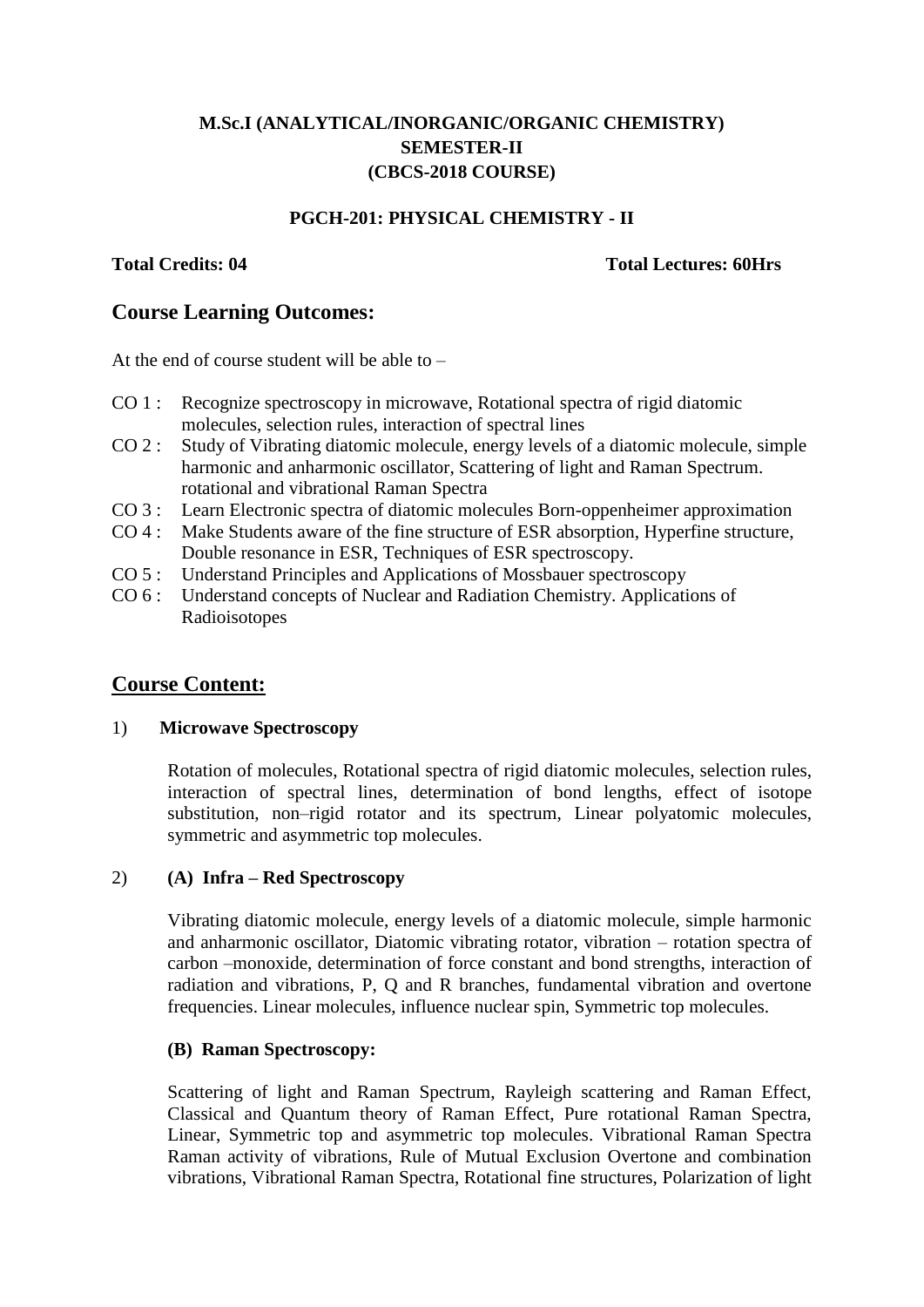and Raman Effect. Vibration of spherical top molecules structure determination from Raman and Infrared spectra.

#### 3) **Electronic Spectroscopy of Molecules**

Electronic spectra of diatomic molecules Born-oppenheimer approximation, Vibrational coarse structure, Franc-Condon Principle, Dissociation energy and dissociation products, rotational fine structure of electronic and vibrational transition, Fortrat Diagramme. Predisssociation, electronic structure of diatomic molecules, M.O. theory, Shapes of molecular orbitals.

## 4) **Electron Spin Resonance Spectroscopy:**

Introduction, The position of ESR absorption; the g factor, The fine structure of ESR absorption, Hyperfine structure, Double resonance in ESR, Techniques of ESR spectroscopy.

#### 5) **Mossbauer Spectroscopy:**

Principles of Mossbauer spectroscopy, Applications of Mossbauer spectroscopy, The chemical shift, Quadrupole effects, effect of magnetic field.

#### **Nuclear and Radiation Chemistry**

#### 1) **Radioactivity: Recapitulation**: **(06)**

Types of radioactive decay, decay Kinetics Detection and measurement of radiation (G.M. and scintillation counters)

## 2) **Elements of radiation chemistry:**

Interaction of radiation with matter, passage of neutrons through matter, interaction of y radiation with matter,units for measuring radiation absorption, radiation energy and radiation dosimetry-Fricke dosimeter, Radiolysis of water, Radiolysis of some aqueous solutions

#### 3) **Applications of Radioisotopes:**

Physicochemical constants-Diffusion coefficient, surface area, solubility. Chemical pathways-Kinetic studies (isotope exchange reaction), organic reaction (Fridel craft reaction, oxidation of fumaric acid). Analytical applications-neutron activation analysis, dilution analysis, radiometric titration. Industrial-Radiation gauging, friction and wear out, gamma radiography, Carbon dating

## **Reference Book**

- 1) Fundamentals of molecular spectroscopy, C.N.Banwell and E.McCasj, Tata McGraw Hill (1994)
- 2) Elements of Nuclear Chemistry H.J.Arnikar, 4<sup>th</sup> Edn. Wiley Eastern Ltd.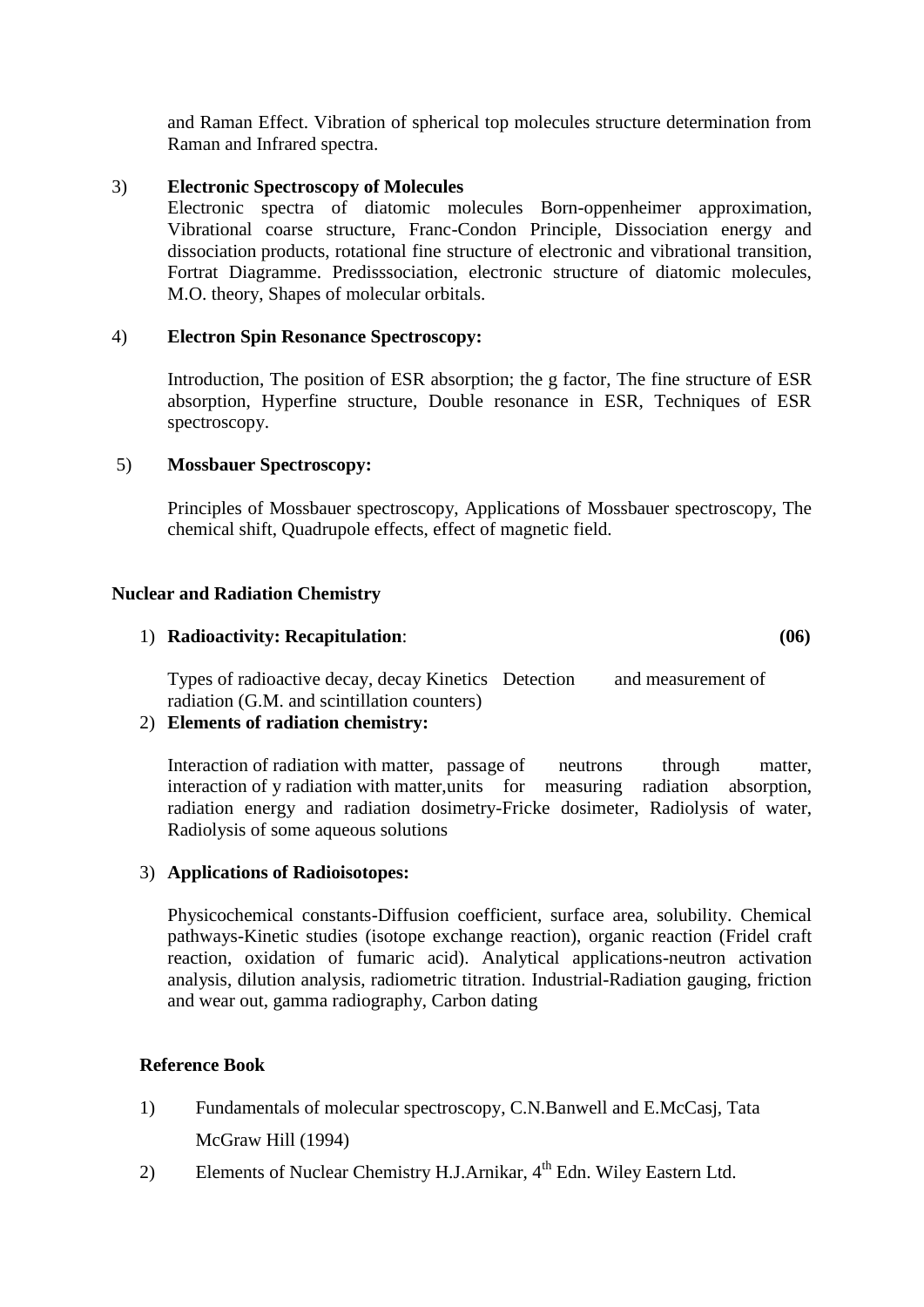- 3) Source book on atomic energy-S.Glasstone (D.Van Nostrand company)
- 4) Chemical Application of radioisotopes H.J.M.Bowen Buttler and Tanner Ltd.
- 5) Introduction of Nuclear and Radiochemistry, G. Friedlaunder, T.W.Kennedy and J.M.Miller, John Wiley and sons  $2<sup>nd</sup>$  Edn.
- 6) Nuclear Chemistry and its Applications, M.Haissinsky, Addison Welsley Publ. Company.

# **PGCH-202: INORGANIC CHEMISTRY - II**

#### **Total Credits: 04 Total Lectures: 60Hrs**

# **Course Learning Outcomes:**

At the end of course student will be able to  $-$ 

- CO 1 : Learn bonding in transition metal complexes, Valence bond theory, Crystal field theory, Molecular orbital theory
- CO 2 : Study of structural trends, mononuclear oxocomplexes, polyoxometallates, intermediate oxidation states, metal-metal bonded compounds
- CO 3 : Understand reaction mechanisms of d-metal complexes, Ligand substitution reactions. classification & theory of redox reactions, photochemical reactions
- CO 4 : Study of structure, properties, reactions and synthesis of d-block carbonyls, Reactivity of d- and f-block organometallic compounds
- CO 5 : Introduction, methods of separation and applications of Lanthanides, Actinides
- CO 6 : Make aware of energy sources for life, metalloporphyrins, photosynthesis and Respiration, metalloenzymes, Nitrogen fixation basics of bioinorganic chemistry

# **Course Content:**

## 1. **Coordination Chemistry :**

Introduction, Bonding in transition metal complexes, Valence bond theory, Crystal field theory, Molecular orbital theory. Electronic spectra and magnetic properties of transition metal compounds.

## 2. **Chemistry of Transition elements:**

Introduction, occurrence & recovery, High oxidation states, structural trends, mononuclear oxocomplexes, polyoxometallates, intermediate oxidation states, metalmetal bonded compounds, noble character.

## 3. **Reaction mechanisms of d-metal complexes.**

Introduction, Ligand substitution reactions, classification of mechanisms. The substitution of square-planar complexes, substitution of octahedral complexes, Rate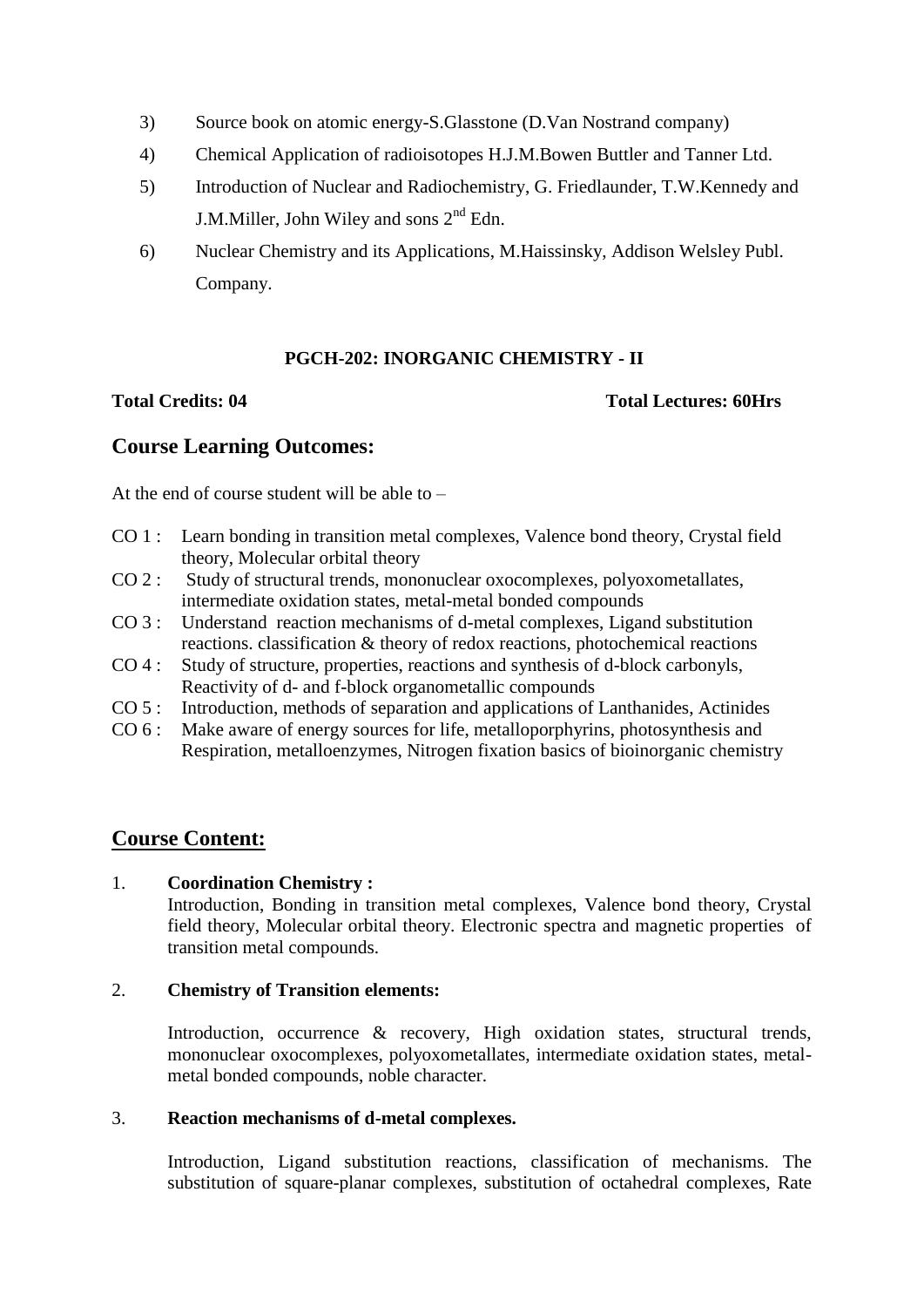law and their interpretation, Activation of octahedral complexes, stereochemistry, Isomerization reactions, Redox reactions, classification & theory of redox reactions, photochemical reactions, d-d and charge-transfer reactions, Transitions in metal-metal bonded systems.

#### 4. **d – block organometallic compounds:**

Bonding, valence electron count, d-block carbonyls, synthesis of carbonyls, structure, properties and reactions, Hydrogen and open-chain hydrocarbon ligands, cyclic polyene complexes, Reactivity of d-block and f-block organometallic compounds, Metal-metal bonding and metal clusters, structure and syntheses, Reactions of clusters, homogeneous catalysis

#### 5. **f-block elements:**

Lanthaindes: Introduction, methods of separation of Lanthanides, Lanthanide contraction, applications of Lanthanides.

Actindes: Introduction, methods of preparation and separation of actinides, applications of actinides.

Transactinide elements: Introduction, applications of transactinide elements.

#### 6. **Basics of Bioinorganic Chemistry:**

Introduction, Energy sources for life, metalloporphyrins, photosynthesis and Respiration, metalloenzymes, Nitrogen fixation, Biochemistry of Iron, Essential trace elements in biological systems, Biochemistry of non-metals.

## **Reference:**

- 1. Concise Inorganic chemistry, J.D.Lee, 5<sup>th</sup> Edition, ELBS (1986).
- 2. Inorganic Chemistry: A.G.Sharpe, ELBS Edition (1984).
- 3. Inorganic Chemistry: D.F.Shriver, P.W.Atkins, 3rd Edition, Oxford University press (1999).
- 4. Inorganic Chemistry Principles of structure and reactivity: J.E.Huheey, 3<sup>rd</sup> Edition (1983).
- 5. Inorganic Chemistry: D.F. Shriver, P.W.Atkins, C.H.Langford, ELBS, Oxford University press (1991).
- 6. Advanced Inorganic Chemistry: F.A.Cotton, R.G.Wilkinson, John Wiley (1984).
- 7. Structural Inorganic Chemistry: A.F. Wells, 5<sup>th</sup> Edition (1984).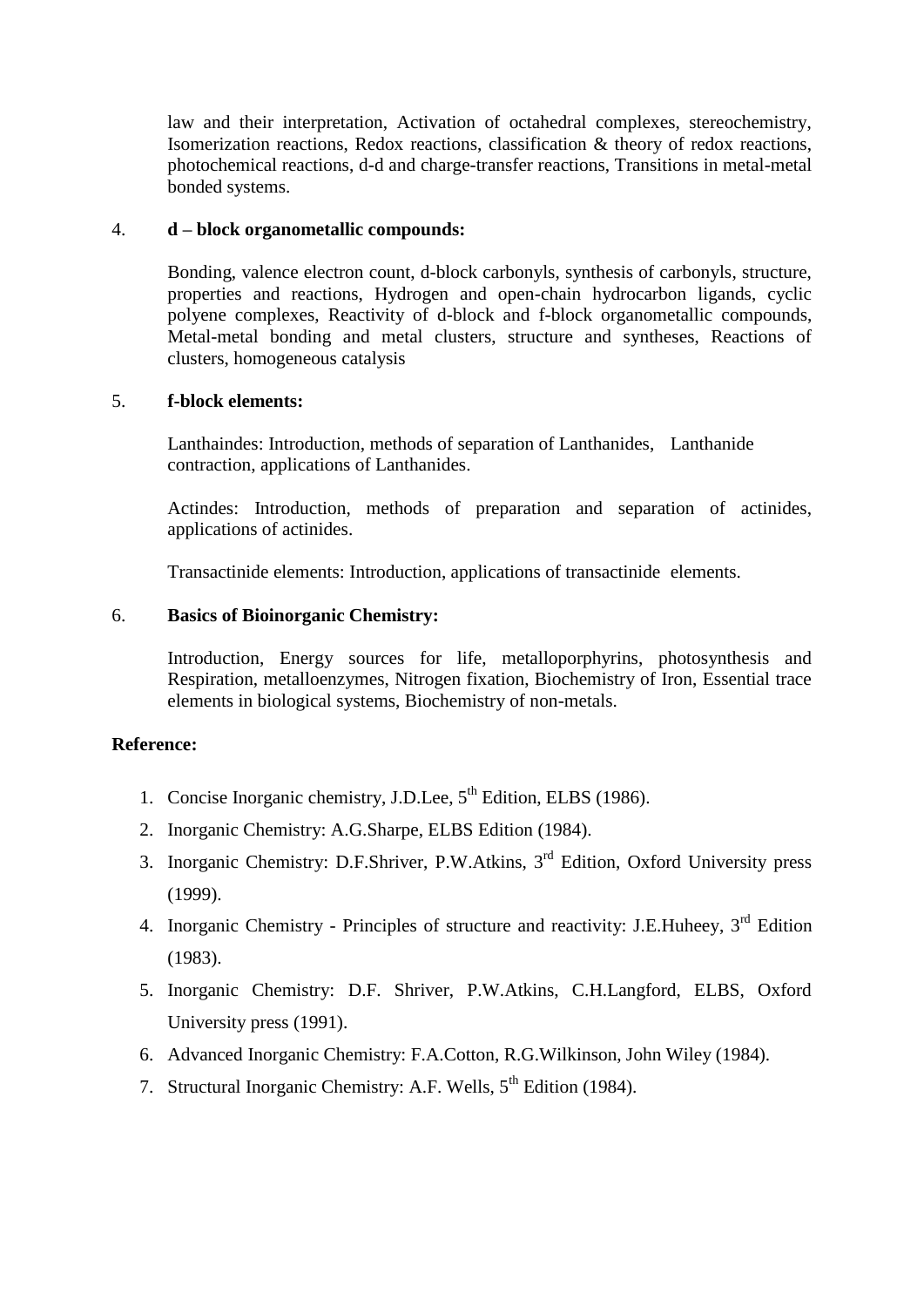## **PGCH-203: ORGANIC CHEMISTRY - II**

#### **Total Credits: 04 Total Lectures: 60Hrs**

# **Course Learning Outcomes:**

At the end of course student will be able to –

- CO 1 : Learn Oxidation and reduction of organic compounds using variety of reagents
- CO 2 : Understand Mechanism & Applications of different name reactions of Perkin, Michael, Mannich, Stobbe condensationetc
- CO 3 : Determine and study of preparation of stabilized and destabilized 'P' and 'S' ylids. Their Reactions, applications
- CO 4 : Study of organomettalics of Mg, Li, Zn and Ti with applications
- CO 5 : Study and solve problems of Ultraviolet and Visible spectroscopy of organic molecules
- CO 6 : Understand Infrared spectroscopy and its applications to structural problems.
- CO 7 : Important terms and theory of Nuclear Magnetic Resonance spectroscopy. Its applications to structural problems.
- CO 8 : Principle, working of Mass spectrometer, formation of different ions, Mclafferty rearrangement, fragmentation of alkanes, alkyl aromatics, alcohols, ketones and applications
- CO 9 : Problems solved based on UV,IR, NMR & MS Spectroscopy to interpret structure.

## **Course Content:**

#### (1) **Oxidation – Reduction**

#### **Oxidation:-**

- (A) Olefin:- Alkaline  $KM_nO_4$ , OsO<sub>4</sub>, Peracid, H<sub>2</sub>O<sub>2</sub> and NaOH
- (B) Alcohol:- Jone's reagent, Collin's reagent,  $MnO<sub>2</sub>$  and Oppenauer oxidation.
- $(C)$  Glycol LTA.
- (D) Ketone:- Baeyer –Villiger oxidation and SeO<sub>2</sub>.

#### **Reduction**:-

LiAlH4, NaBH4, Clemmenson's reduction, Wolf Kishner reduction, Birch, Lindlar and MPV.

#### (2) **Name Reactions.**

Mechanism & Applications of –: Perkin, Michael, Mannich, Stobbe condensation, Dieckmann Condensation, Vilsmayer, Dakin & Gatteamann – Koch.

#### (3) **Phosphorous & sulfur ylids**.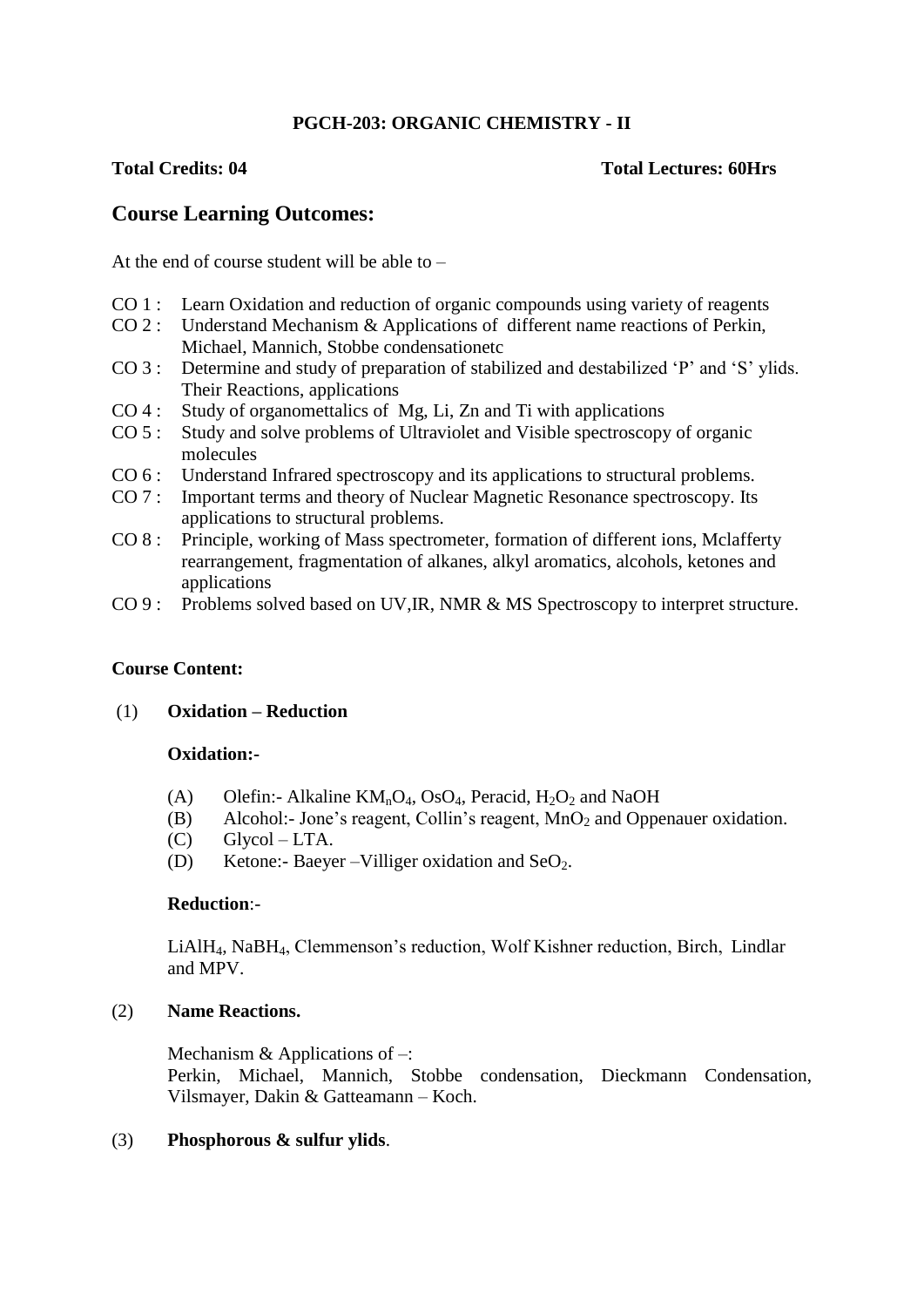Preparation of stabilized and destabilized 'P' and 'S' ylids. Reactions, applications, stereochemistry and Emmons modification.

#### (4) **Organometallics**.

Mg, Li, Zn and Tl with applications.

#### (5) **Ultraviolet and Visible spectroscopy (UV-VIS).**

Introduction, Beer Lamberts law, instrumentation, Calculation for absorptron maxima of dienes, enones and aromatic ketones, Applications.

#### (6) **Infrared spectroscopy (IR).**

Introduction, instrumentation, Sampling technique selection rule, types of bonds.absorption of common functional groups, Factors affecting IR bonds,absorption of common functional groups, Factors affecting IR frequencies. Application to structural problems.

#### (7) **Nuclear Magnetic Resonance spectroscopy (NMR).**

Magnetic & non-magnetic nuclei, Larmor frequency, absorption of radio frequency,sample preparation, chemical shift, anisotropic effects, spin– spin coupling, couplingconstants,applicationstostructural problems.

#### (8) **Mass spectroscopy (MS).**

Principle, working of Mass spectrometer, formation of different ions, Mclafferty rearrangement, fragmentation of alkanes, alkyl aromatics, alcohols, ketones and applications. Simple structural problems based on IR, UV, NMR and MS.

#### (9) **Problems based on UV,IR, NMR & MS Spectroscopy**.

#### **Reference Books**

- 1) Advanced organic chemistry by Jerry March,  $4<sup>th</sup>$  edition, Mc Graw Hill, 1988.
- 2) Advanced organic chemistry (Part-A) by F.A.Carey and R.J. Sundberg, 3<sup>rd</sup> edition, plenum press, New York and London, 1990.
- 3) Modern synthetic reactions by H.O. House,  $2<sup>nd</sup>$  edition, Benjamin / Cummings Publishing Company, 1976.
- 4) Spectroscopic methods in organic chemistry by Williams & Fleming, Tata McGraw Hill,  $4<sup>th</sup>$  edition, 1988.
- 5) Spectroscopy of organic Compounds by P.S.Kalsi, New Age International, 2nd edition, 1995.
- 6) Spectroscopic Identification of organic compounds by R.M.Silverstein and G.C.Bassler,  $5<sup>th</sup>$  edition, 1991.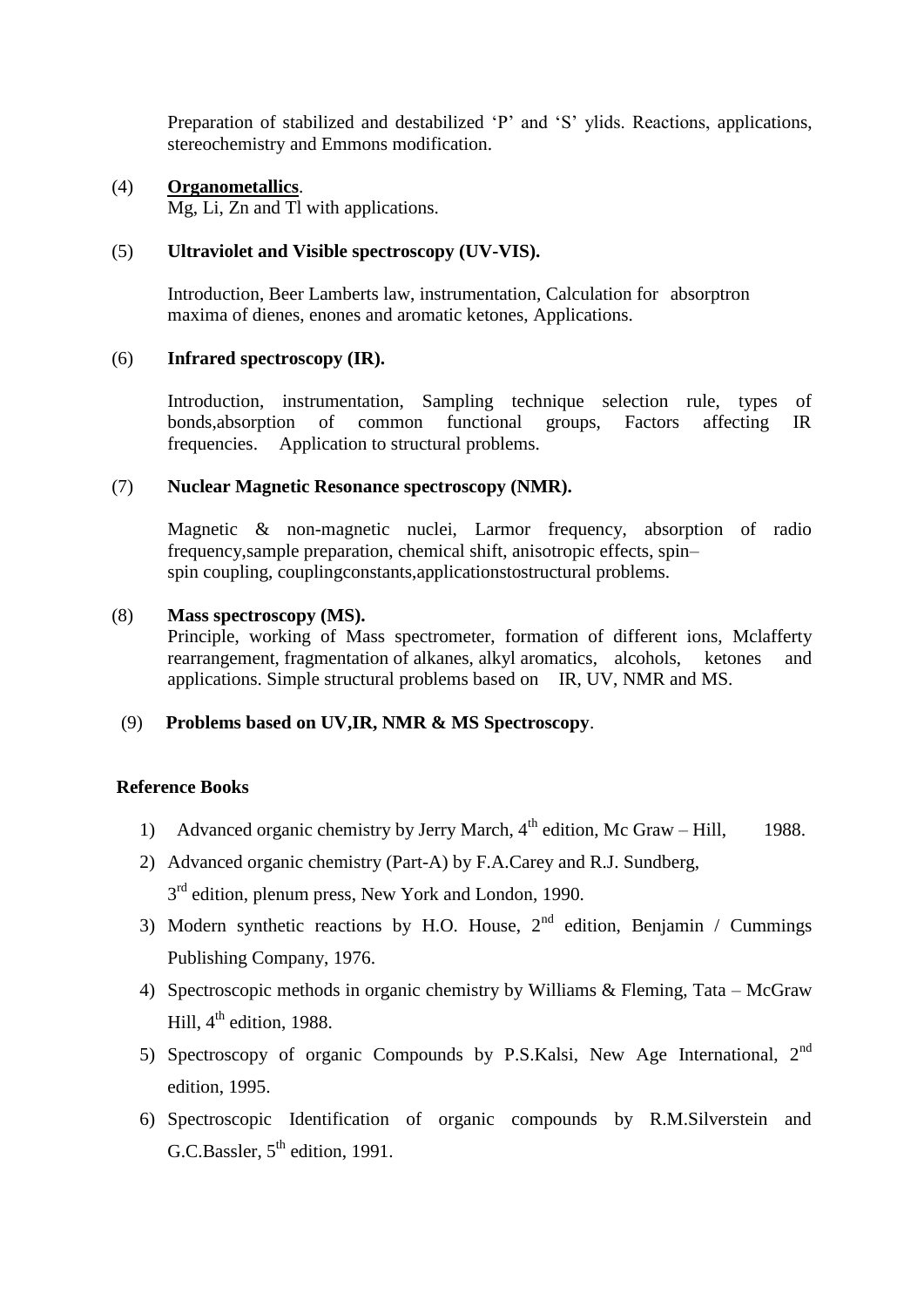## **PGCH-204: FUNDAMENTALS OF ANALYTICAL CHEMISTRY**

## **Total Credits: 04 Total Lectures: 60Hrs**

# **Course Learning Outcomes:**

At the end of course student will be able to –

## **Unit-I**

- CO 1 : Role of analytical chemistry,Types of instrumental analysis. Selecting an analytical method. Laboratory operations and practices.
- CO 2 : Statistical Analysis, Collection, treatment and presentation of analytical data in different forms

## **Unit-II**

- CO 1 : General principles, Classification, Techniques and applications of Chromatography
- CO 2 : Basic principles, Significance of various terms and Techniques ofSolvent **Extraction**

#### **Unit-III**

- CO 1 : Learn Spectrophotometry and Colorimetry, Applications of quantitative and qualitative analysis, Problems
- CO 2 : Understand Instrumentation, experimental techniques, Interferences, analytical applications of AAS and FES

## **Unit-IV**

- CO 1 : origin of waste water, types, water pollutants and their effects. Measurements of DO, BOD, COD and their significance as pollution indicators
- CO 2 : Make aware of Greenhouse effect, Sources of air pollution, air quality standards and sampling. Analysis of air pollutants

## **Unit-V**

- CO 1 : Learn Cell Structure and its Functions. building blocks of bio-macromolecules proteins, enzymes, DNA and RNA
- CO 2 : Learn Chemical and enzymiatic hydrolysis of proteins to peptides, amino acid sequencing
- CO 3 : Understand these Nucleic Acids and Chemical and enzymatic hydrolysis. Structure and function of RNA and DNA.

## **Unit-VI**

- CO 1 : Basic structure and functioning of computers. Introduction to UNIX and WINDOWS. Data processing.
- CO 2 : Development of small computer codes involving simple formulae in chemistry, such as Vander Waal's equation, pH titration, kinetics, radioactive decay.

# **Course Content:**

## **Unit-I**

A Role of analytical chemistry, classification of analytical methods classical and instrumental. Types of instrumental analysis. Selecting an analytical method. Laboratory operations and practices. Analytical balances (Semmicro and Micro balance) and their use in analytical chemistry. Techniques of weighing and errors. Volumetric glassware – cleaning and calibration of glassware. Methods of sampling,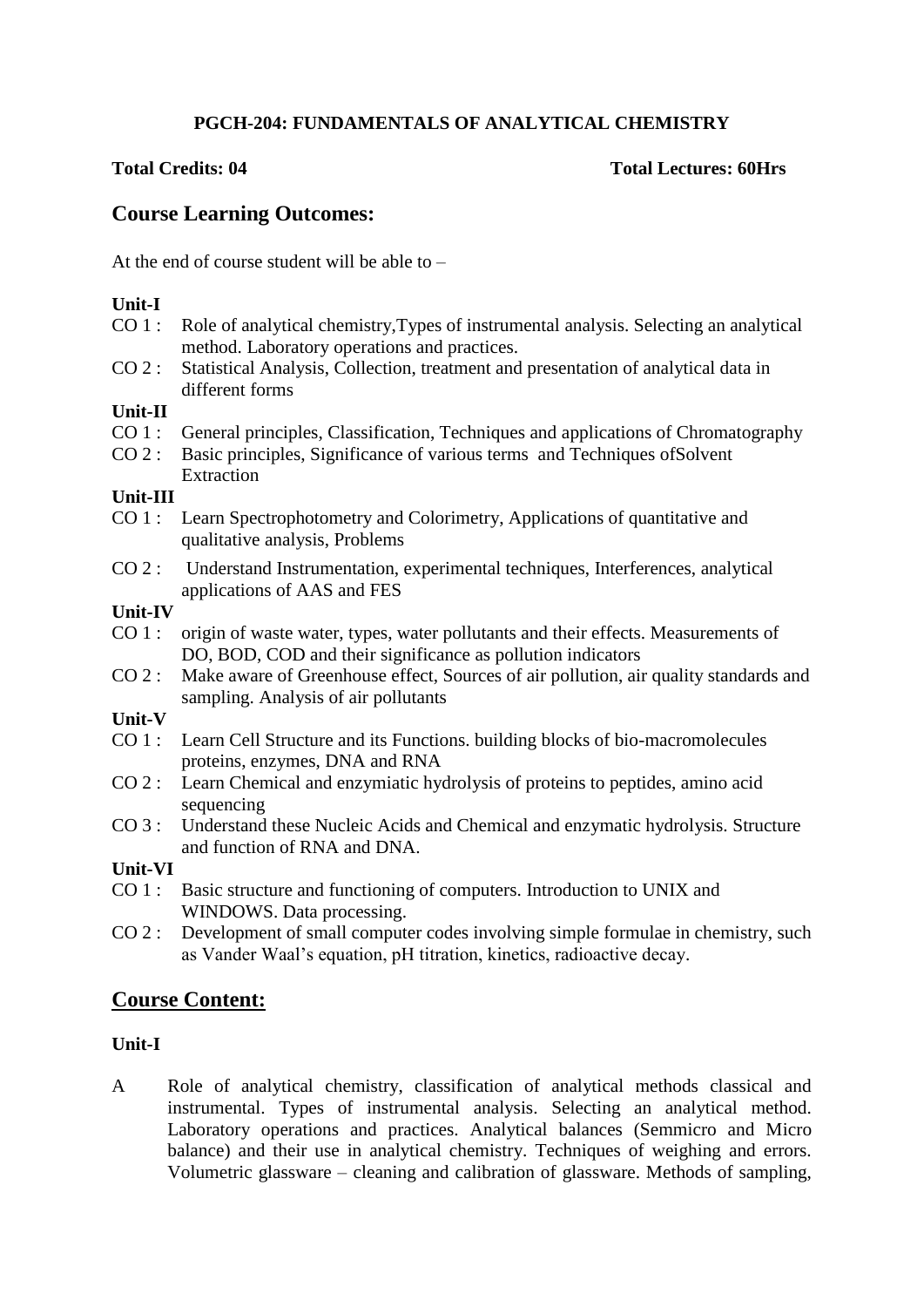Problems associated with Stoichiometric calculations based on gravimetry and titrimetry analysis of commercial samples. Transmission and storage of samples. Effects of sampling uncertainties samplers responsibility, sampling hazards.

B Statistical Analysis: (Emphasis should be placed on numerical problems) Collection, treatment and presentation of analytical data. True, standard and observed value. Definition of terms in mean and median. Errors in Chemical analysis, classification of errors, nature and origin of errors. Accuracy and precision. Average deviation and standard deviation and its physical significance. Normal Distribution curve and its properties. Co-efficient of variation. Confidence burt and probabiulity. Probability theorem, Probability curves, Comparison of analytical results. Tests for rejection of data. T-Test, F-test and Q-Test Significant figures and computation rules. Least squares method for deriving calibration graph. Curve fitting, Correlation co-efficient Limit of detection. Regression analysis and Statistical analysis of Chemical analysis.

## **Unit-II**

#### **Modern methods of separation**:

- A. Chromatography : General principles, Classification, Partition Chromatography, Adsorption Chromatography. Principles, Techniques and applications of Paper, Thin-Layer, Column, HPLC, Gas Chromatography and Electro Chromatography.
- B. Ion-Exchange : Cation and Anion exchangers, Action of ion exchange resins. Ionexchange equilibria and ion exchange capacity. Strongly and weakly acidic cation exchangers. Strongly and weakly basic anion exchangers. Liquid ion exchangers, chelating ion exchangers, techniques of ion exchange and application in analytical Chemistry. Separation using solvent mixtures.
- C. Solvent Extraction: Basic principles, Significance of various terms. Classification, Factors favouring solvent extraction, Extraction equilibria. Synergetic effects, ion-pair extraction, salting out effect and stripping. Techniques of extraction by high molecular weight amines i.e. crown ethers, cryptands and calixarenes.

## **Unit-III**

## **Optical Methods:**

- A. Spectrophotometry and Colorimetry. Interaction of radiations with matter, Fundamental laws of Spectrophotometry. Beer – Lambert's law and its limitations Verification of Beer's law and deviation fromBeer's law. Choice of solvent. Ringbom's plot. Photometric titrations. Pk value of indicator. Outline of construction and working of the UV – Visible spectrophotometers. (Single and double beam). Applications of quantitative and qualitative analysis, Problems. Theory, instrumentation and applications of fluorimetry, turbidimetry and Nephelometry.
- B. Flame Emission and atomic spectrometry :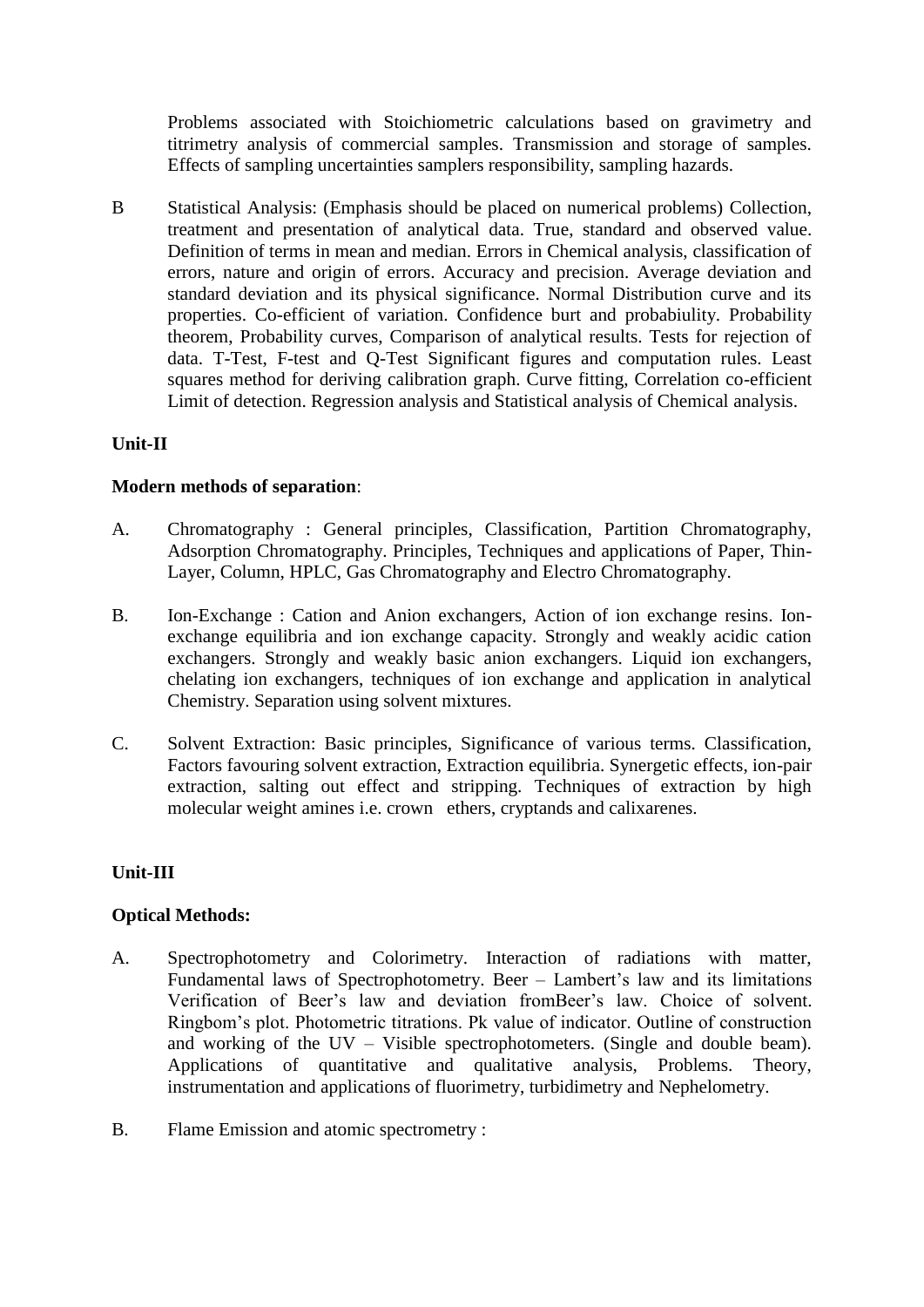Flame photometry : Elementary theory of flame photometry, instrumentation and experimental techniques. Interferences, analytical techniques and applications Atomic Absorption Spectrometry (AAS); Introduction, Principle, Advantages of AAs over FES, Instrumentation, Flame atomization. Hollow cathod lamps, intereferences and applications.

## **Unit-IV**

#### **Environmental Chemistry:**

A. Water pollution: origin of waste water, types, water pollutants and their effects. Sources of water pollution, domestic, industrial agricultural soil and radioactive wastes as sources of pollution.

Objectives of analysis, parameter for analysis colour, conductivity, acidity, alkalinity, hardness, chloride, sulphate, Fluoride, Silica, Phosphates and different forms of nitrogen. Heavy metal pollution

Public health significance of Lead, Manganese, Mercury and Arsenic. General survey of instrumental technique for water and aquatic life. Measurements of DO, BOD, COD and their significance as pollution indicators, Pesticides as water pollutants

B. Air Pollution: green house effect, Sources of air pollution, air quality standards and sampling. Analysis of air pollutants (CO,  $No<sub>x</sub>$ ,  $So<sub>x</sub>$  and Hydrocarbons and particulates) Effects of air pollution, Acid rain, Photochemical smog and air pollution control.

## **Unit-V :**

A. Cell Structure and Functions:

Structure of prokaryotic and eukaryotic cells, intracellular organelles and their comparison. Origin of life-unique properties of carbon, chemical evolution and rise of living systems. Introduction of biomolecular, building blocks of bio-macromolecules proteins, enzymes, DNA and RNA). Helix coil transition.

- B. Structure and biological functions of glucosaminoglycans or mucopolysaccharides. Carbohydrates of glycoproteins and glycolipids. Roll of sugars in biological recognition. Blood group substances. Ascorbic acid (Carbohydrate metabolism – Kreb's cycle, glycolysis, glycogenesis and glycogenolysis, gluconeogenesis, pentose phosphates pathway].
- C. A mino-acids, Peptides and Proteins Chemical and enzymiatic hydrolysis of proteins to peptides, amino acid sequencing. Secondary structure of proteins, forces responsible for holding of secondary structures, a-helix, b-sheets, super secondary structure, triple helix structure of collagen. Tertiary structure of proteinfolding and domain structure. Quaternary structure.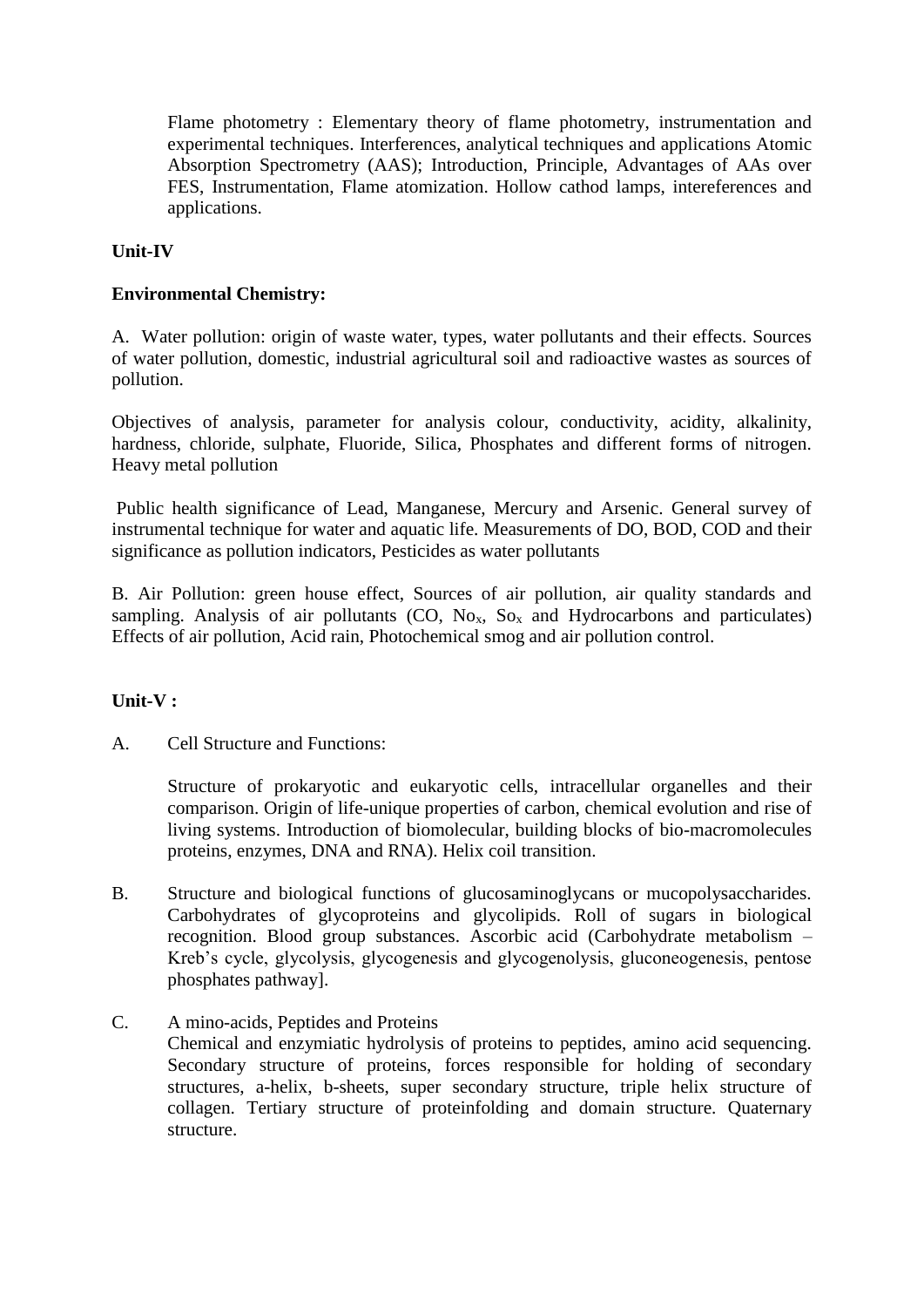Amino acid metabolism–degradation and hiosynthesis of amino acids, sequence determination. Chemical/enzymatic/mass spectral, recemiozation detection.

D. Nucleic Acids.

Purine and pyrimidine bases of nucleic acids, base pairing via H-bonding. Structure of ribonucleic acids (RNA) and deoxyribonucleic Acids (DNA), double helix model of DNA and forces responsible for holding it. Chemical and enzymatic hydrolysis of nucleic acids. The chemical basis for heredity, an overview of replication of DNA, transcription, translation and genetic code.

#### **Unit-VI :**

A. Introduction to computers and computing.

Basic structure and functioning of computers with a PC as an illustrative example. Memory, I/O devices. Secondary storage. Computer Languages. Operating system with DOS as an example. Introduction to UNIX and WINDOWS. Data processing, principles of programming. Algorithms and flow-charts.

B. Programming in Chemistry.

Development of small computer codes involving simple formulae in chemistry, such as Vander Waal's equation, pH titration, kinetics, radioactive decay. Evaluation of lattice energy from experimental data. Linear simultaneous equation to solve secular equation within the Hockle theory. Elementary structural features such as bond lengths, bond angles of molecules extracted from data base such as Cambridge data base.

## **References:**

- 1. Modern Spectroscopy J.M.Hollas, John Wiley.
- 2. Applied Electron Specteroscopy for Chemical Analysis Ed.H.Windawi & F.L.Wo.Wiley Interscience.
- 3. NMR, NQR, EPR and Mossbauer Spectroscopy in Inorganic Chemistry, R.V.Parish, Ellis Harwood.
- 4. Physical Methods in Chemistry R.S.Drago, Saunders College.
- 5. Chemical Applications of Group Theory F.A. Cotton.
- 6. Introduction to molecular Spectroscopy G.M.Barrow, McGraw Hill.
- 7. Text book of Biochemistry, E.S.West; W.R.Todd; H.S.Mason, J.T.V.Bruggen oxford & IBH publishing co.pvt. Ltd.
- 8. Principles of Biochemistry, A.L.Lehniger, Worth Publisher.
- 9. Biochemistry, J.David Rawn, Neil Patterson.
- 10. Biochemistry, L.Stryer, W.H.Freeman.
- 11. Biochemistry, Vote and Voet, John Wiley.
- 12. Outlines of Biochemistry, E.E.Conn and P.K.Stmpf, John Wiley.
- 13. Environmental Chemistry, S.E.Manahan, Lewis Publishers.
- 14. Environmental Chemistry, Sharma & Kaur, Krishna Publishers.
- 15. Environmental Chemistry, A.K.De, Wiley Eastern.
- 16. Environmental Pollution Analysis, S.M.Khopkar, Wiley Eastern.
- 17. Environmental Toxicology, Ed. J.Rose, Gordon and Breach Science Publication.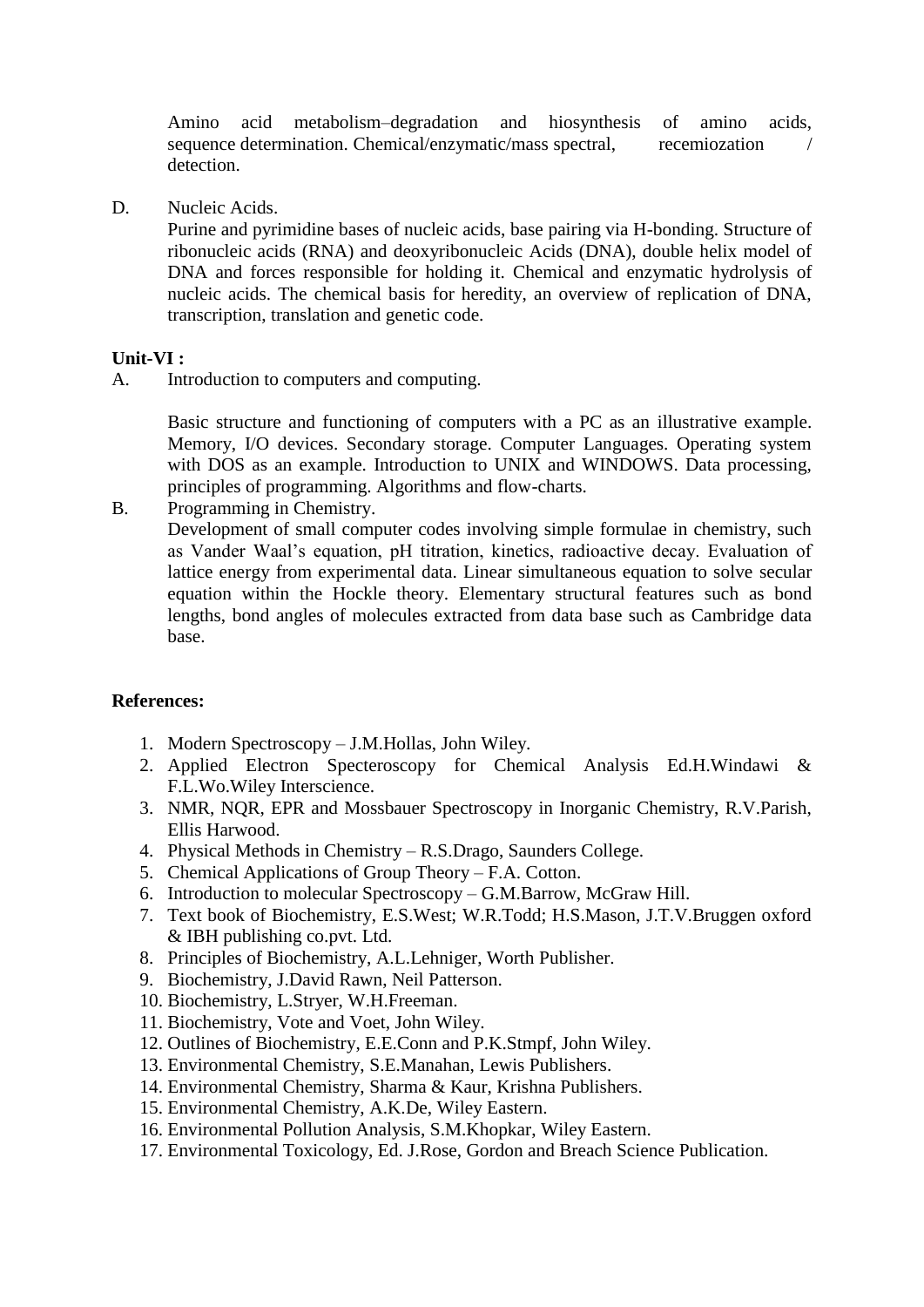- 18. Elemental Analysis of Airborne Particles, Ed.S.Landberger and M.Creatchman, Gordon and breach Science Publication.
- 19. Atmospheric Pollution, W.Buch, McGraw Hill, New York.
- 20. Fundamentals of Air Pollution, S.J.Williamson, Addison Wesley Publishers.
- 21. Analytical Aspect of Environmental Chemistry, D.F.S.Natusch and P.K.Hopke, Hohn Willey & Sons. New York.
- 22. Analytical Chemistry Problems and Solution S.M.Khopkar, New Age International Publication.
- 23. Day & Underwood : Quantitative Analysis (Prentice Hall India Limited).
- 24. Findley: Practical Physical Chemistry:
- 25. A.I.Vogel A text book of quantitative inorganic Chemistry, ELBS, London.
- 26. Strouts Galfillal: Analytical Chemistry (Clarendon Press).
- 27. Yu.Lyalikov: Physicochemical Analysis (Mir Publishers).
- 28. Strouts Wilson & Parry Jones: Chemical Analysis Vol.I (Clarendon Press).
- 29. Meite4s and Thomas: Advanceds Analytical Chemistry, (McGraw Hill).
- 30. Willard Merritt and Dean: Instrumental methods of Analysis (Can Nostrand).
- 31. B.L.Kraayer, H.H.Willard, L.Merrit, J.A.Dean & F.A.Settle: Instrumental Methods of Analysis (CBS Pulishers, Delhi, 1986).
- 32. L.R.Shyder & C.H.Harvath: An Introduction to Separation Science (Wiley Interscience).
- 33. R.D.Brown Instrumental Methods of Chemical Analysis (Tata McGra Hill).
- 34. F.J.Wicher Robert : Standard Methods of Chemical Analysis.
- 35. Dr.G.L.David Krupadanam, D.Vijay Prasad, K.Varaprasad Rao, KLN. Reddy, C.Sudhakar, Analytical Chemistry.

## **N.B.: Select any two units.**

# **M.Sc.I (ANALYTICAL/INORGANIC/ORGANIC CHEMISTRY) (CBCS-2018 COURSE)**

## **(SEMESTER-I & II)**

## **PGCH-206: PHYSICAL CHEMISTRY PRACTICAL 2Credits**

## **Course Learning Outcomes:**

At the end of course student will be able to –

- CO 1 : Calculate molar and normal solution of various concentrations. Analysis of a given binary mixture by colorimetry
- CO 2 : Find out the acidity, Basicity and PKa Value on pH meter.
- CO 3 : Determination of ionic product of water and Titration of a mixture by conductometrically.
- CO 4 : Study the stability of complex ion and stranded free energy change and equilibrium constant by potentiometry.
- CO 5 : Study the energy of activation and second order reaction
- CO 6 : Determine the half wave potential and unknown concentration of ion polargraphically.
- CO 7 : Illustrate the experiment of non instrumental methods like chemical kinetics,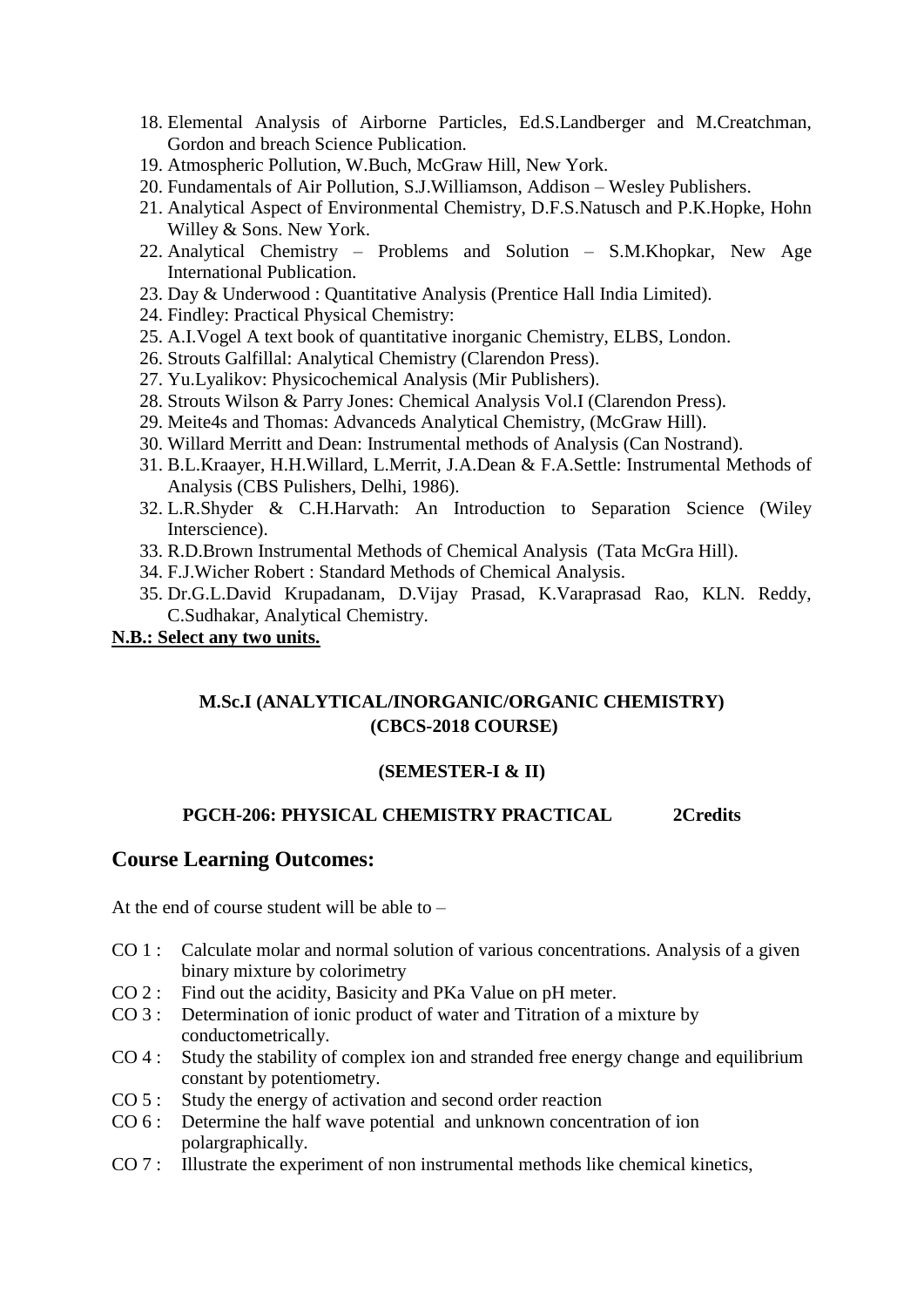viscosity, partial molar volume and steam distillation.

## A) **Colorimetry**

- 1. pk Value of an acid base indicator.
- 2. Analysis of a given binary mixture by colorimetry.
- 3. Copper EDTA Photometric Titration.

## B) **pH Metry**

4. Hydrolysis of metal ions by pH – metry.

5. Determination of the acid and base dissociation constants of an amino acid and hence the isolectric point of the acid.

6. Dissociation constant of a weak acid using Henderson's equation.

7. Titration of a tribasic acid (Phosphoric acid) against sodium hydroxide and determination of pka values.

## C) **Conductometry**

- 8. Determination of ionic product of water conductometrically.
- 9. Hydrolysis of Sodium Acetate/Aniline Hydrochloride.
- 10. Titration of a mixture of a Strong Acid & Weak acid against a Strong base.

## D) **Potentiometry**

- 11. Determination of ionic product of water potentiometrically.
- 12. Solubility of sparingly soluble salt.
- 13. Esttimation of halide in a mixture
- 14. Determination of the dissociation constant of monobasic 1 dibasic acid by Albert – Serjeant method.

## E) **Chemical Kinetics**

- 15. Bronsted primary salt effect.
- 16. Calculation of energy of activation by clock reaction of reaction between potassium Persulphate and potassium iodide.
- 17. Kinetics of iodination of acetone / aniline by colorimetry.
- 18. Determination of an order of a reaction between potassium persulphate and potassium iodide.

# F) **Polarography**

19. Determine the half wave potential and unknown concentration of ion polargraphically.

## G) **Noninstrumental**

20. Determination of surface area of given sample (Industrial pigment) by B.E.T method.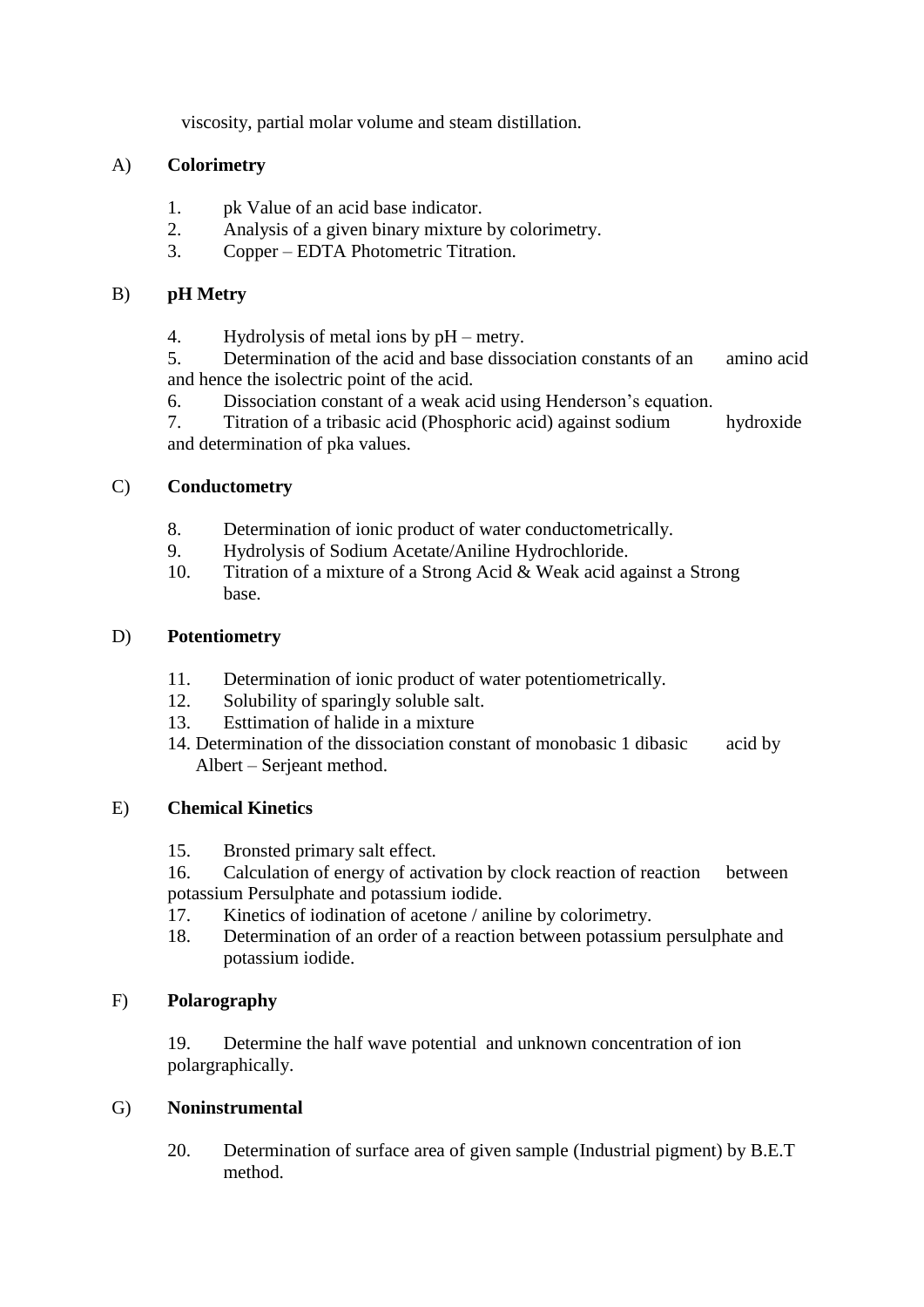- 21. Radius of glycerol molecule by viscosity measurements.
- 22. Latent heat of fusion of naphthalene in Benzene / Toluene.
- 23. Heat of ionization.
- 24. To determine molecular weight of given organic liquid by steam distillation method.
- 25. Freundich and Langmuir isotherms for adsorption of acetic acid on charcoal.
- 26. Statistical Treatment of experimental data.

Each candidate should perform a minimum of 18 experiments with at least one experiment from each technique.

#### **References**

- 1) Practical Physical Chemistry, A. Finday, T.A. Kitchnner (Longmans, Green and  $Co.$ )
- 2) Experiments in Physical Chemistry J.M.Wilson, K.J.Newcomble, A.R.Denko, R.M.W. Richett (Pergamon Press).
- 3) Senior Practical Physical Chemistry, B.D.Khosla and V.S.Garg (R.Chand and Co., Delhi).
- 4) Advanced Practical in Physical Chemistry, Pande Datar Bhadance, Manali Prakashan.

## **PGCH-207: INORGANIC CHEMISTRY PRACTICAL 2Credits**

## **Course Learning Outcomes:**

At the end of course student will be able to  $-$ 

- CO 1 : Study the gravimetric and volumetric analysis of ores and alloy.
- CO 2 : Prepare and characterize various inorganic complexes and determine its % purity.
- CO 3 : To understand the chromatographic techniques.
- CO 4 : Learn to calculate and understand equilibrium constant, Simultaneous determination and Effect of Temperature, time and pH on the stability of M-L systems by Colorimetry
- CO 5 : Study experiments based on Thermochemistry
- CO 6 : Complexometric determination using potentiometry, analysis and interpretation learn

## I. **Ore Analysis (any two of the following):**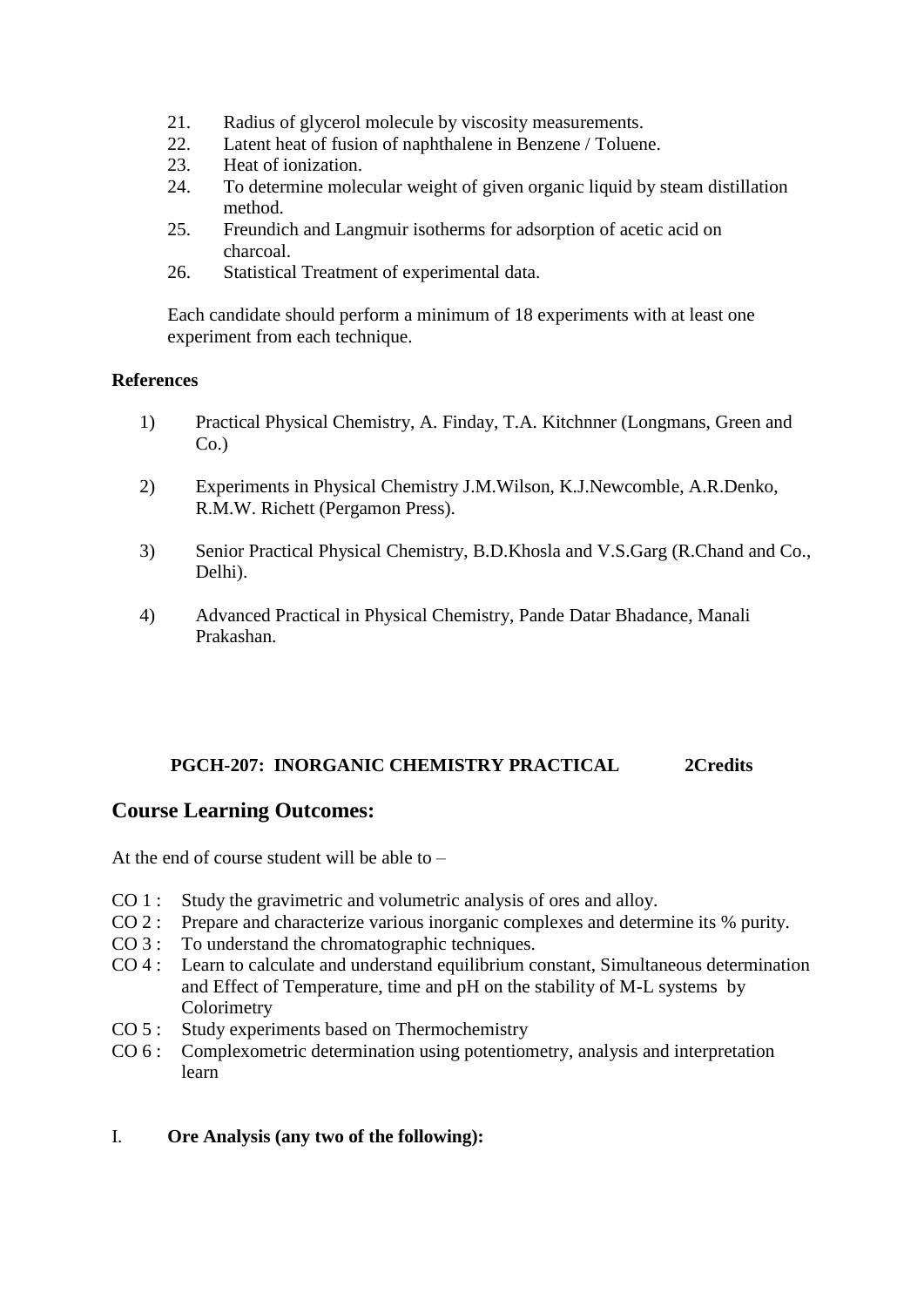- 1) Determination of Mn from pyrolusite by a) gravimetric  $\⊂> b$ ) volumetric methods.
- 2) Determination of Fe from haematite by a) gravimetric  $\& b$  by volumetric methods
- 3) Determination of Cu from chalcopyrite by a) gravimetric & b) volumetric method.
- 4) Determination of Ti from ilmenite by a) gravimetric & b) volumetric methods

## **II. Alloy Analysis (any two of the following)**

- 1) Determination of Tin and Lead from solder.
- 2) Determination of Copper & Nickel from cupronickel.
- 3) Determination of Chromium & Nickel from nichrome.
- III. Preparation and characterization of inorganic compounds by physical or chemical methods (any five of the following)
	- 1. Reinecke's salt.
	- 2. Potassium trisoxalato aluminate (III).
	- 3. Potassium trisoxalato ferrate (III).
	- 4. Trisethylene diammine nickel (II) thiosulphate.
	- 5. Tristhiourea copper (I) chloride.
	- 6. Potassium trisoxalato manganate (III).
	- 7. Chloropentammine cobalt (III) chloride.

## **IV. Colorimetry (two of the following)**

- 1. Equilibrium constant for M-L systems such as
	- (i) Fe  $(III)$  Salicylic acid.
	- (ii) Fe  $(III)$  Sulphosalicylic acid.
	- (iii) Fe  $(III) \beta$  resorcilic acid

By Job's method and mole – ratio method.

- 2. Determination of
	- (i)  $Ni^{+2}$  with Dimethyl glyoxime.
	- $(ii)$  Ti<sup>+4</sup> with Hydrogen peroxide.
	- (iii) Simultaneous determination of the following (any two).
		- (a)  $Cr^{+6}$  and Mn<sup>+7</sup> from given mixture.
		- (b)  $Ti^{+4}$  and  $V^{+5}$  from given mixture.
		- (c)  $\text{Co}^{+2}$  and  $\text{Ni}^{+2}$  from given mixture.
- 3. Effect of Temperature, time and pH on the stability of M-L systems such as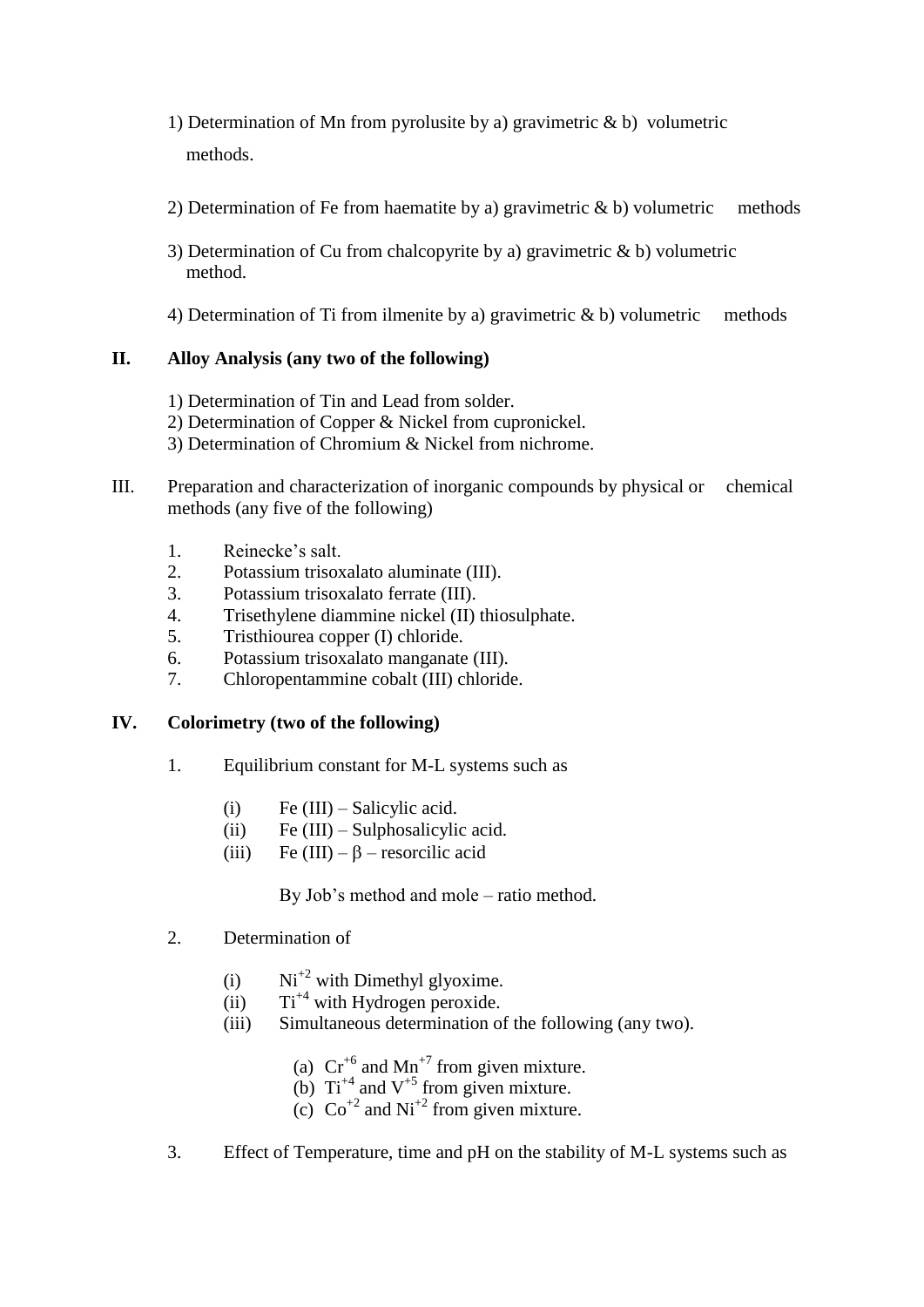- (i) Fe (III) Sulphosalicylic acid.
- (ii)  $Co (II) R Nitroso salt.$
- (iii) Fe  $(III)$  thiocyanate.
- 4. Effect of impurity on Beer's law for
	- (i)  $\text{Ni}^{+2}$  on Co<sup>+2</sup> R Nitroso salt.
	- (ii)  $\text{Fe}^{+3}$  on  $\text{V}^{+5}$  Hydrogen peroxide.
	- (iii)  $Cu^{+2}$  on Fe<sup>+3</sup> Sulphosalicylic acid.
- 5. Photometric titrations such as
	- (i)  $Cu^{+2} EDTA$ .
	- (ii)  $\text{Fe}^{+3}$  sulphosalicylic acid.
	- (iii)  $\text{Co}^{+2} \text{R}$  nitroso salt.
	- $(iv)$  Ni<sup>+2</sup> ethylenediammine.
- V. Thermochemistry (any two of the following).
	- 1. Lattice energy of binary salts by heat of dissolution systems such as  $CaCl<sub>2</sub>$ ,  $CuCl<sub>2</sub>, MnCl<sub>2</sub>, CoCl<sub>2</sub>, NiCl<sub>2</sub>.$
	- 2. Thermometric titrimetry of  $M L$  systems such as
		- (i)  $Cu (II) ammonia.$
		- (ii)  $Hg (II) iodide.$
		- (iii)  $Ni (II) EDTA$ .
	- 3. Spectrochemical series: Systems such as
		- (i) Cu (II), Ni (II), Co (II) with conc. HCl, ammonia, EDTA.
- VI. Potentiometry (any one of the following) :
	- 1. Complexometric determination using disodium EDTA of
		- $(i)$  Ni  $(II)$
		- $(iii)$  Co  $(II)$
		- $(iii)$  Al  $(III)$
		- $(iv)$  Cu  $(II)$ .
	- 2. Determination of Zn with  $K_4$  [Fe  $(CN)_6$ ].
- VII. Conductometry (any one of the following:
	- 1. Electrolytic nature of transition metal compounds such as  $[Co(NH<sub>3</sub>)<sub>6</sub>]$ . Cl<sub>3</sub>; K<sub>3</sub>  $[C_{0}(NO_{3})_{6}]$ ; K<sub>3</sub> [Al  $(C_{2}O_{4})_{3}$ ].
	- 2. Conductometric titration of  $H_3PO_4$  with NaOH.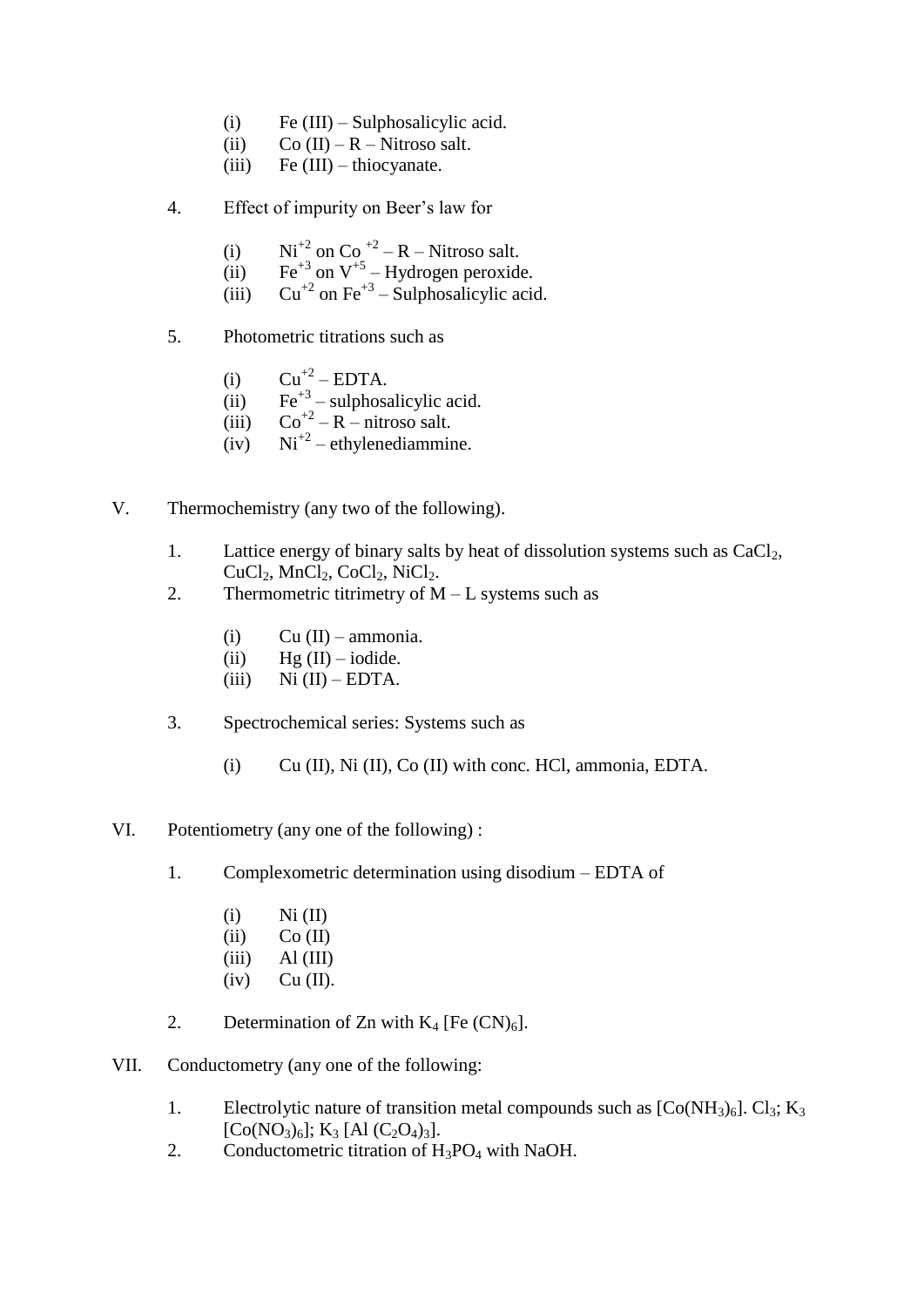#### **Reference :-**

- 1. A test-book of quantitative inorganic analysis : A.I.Vogel, ELBS,  $4<sup>th</sup>$  Edition.
- 2. Instrumental methods of analysis: H.H. Willard, J.A. Dean & L.L. Merit. (CBS).
- 3. Instrumental methods of analysis: Chatwal and Anand.
- 4. Principles of Instrumental analysis: D.Skoog and D.West.

#### **PGCH-208: ORGANIC CHEMISTRY PRACTICAL 2Credits**

## **Course Learning Outcomes:**

At the end of course student will be able to –

- CO 1 : Summarize the purification technique, separation and identification technique i.e. Recrystallization, distillation fractional distillation, chromatography and solvent extraction are used for all types of organic compound.
- CO 2 : Analyze the preparation process such as nitration, oxidation and reduction, esterification, and chalcone formation
- CO 3 : Preparation of organic compounds and derivatives, their purifications and run TLC
- CO 4 : Judge the reaction mechanism and synthesis process.
- CO 5 : Determination of physical constant: Melting point, Boiling point.
- CO 6 : Learn and understand different separation techniques.

# **Content:**

- (1) Techniques:- Crystallisation, fractional crystallization, simple distillation, fractional distillation, vacuum distillation, steam distillation, sublimation and TLC.
- (2) Derivatives:- 2,4 DNP, Semicarbazone, Acetyl and Oxime.
- (3) Single stage preparations. (Any five)
	- (i) Benzaldehyde to Cinnamic acid.
	- (ii) Benzil to Benzilic acid.
	- (iii) Benzoin to Benzil.
	- (iv) Cyclohexanol to Cyclohexanone.
	- (v) Phthalimide to Anthranilic acid.
	- (vi) Benzoic acid to Benzamide.
	- (vii) Cyclohexanone to Adipic acid.
	- (viii) Nitrobenzene to Aniline.
- (4) Two stage preparations (Any three)
	- (i) Cyclohexanone  $\longrightarrow$  oxime  $\longrightarrow$  Caprolactum.
	- (ii) Nitrobenzene m-dinitrobenzene m-nitroaniline.
	- (iii) Aniline benzenediazonium chloride  $\rightarrow$  Iodobenzene.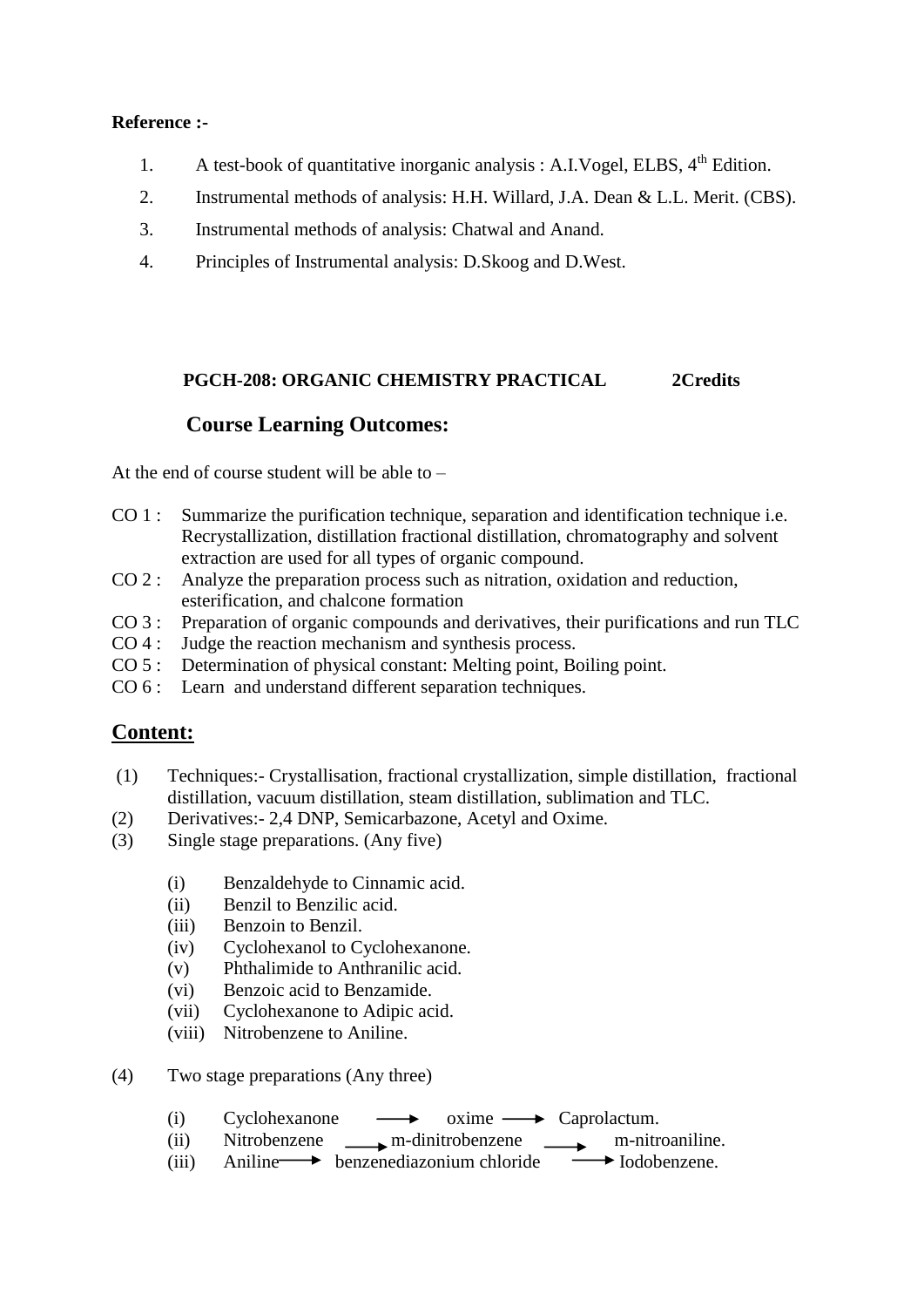- (iv) Benzaldehyde  $\longrightarrow$  chalcone  $\longrightarrow$  Epoxide.
- (v) Chlorobenzene  $\rightarrow 2,4$  dinitrochlorobezene 2,4 dinitrophenol.
- (5) Binary mixtures (Ether separation only) (Any six).

Separation & characterization of two Components.

Solid –Solid, Solid – Liquid, Liquid – Liquid (non-volatile)

(6) Computer applications: (1) Conformational energetics of simple organic molecules through molecular mechanics force fields.

(2) Insights for reaction mechanisms of simple SN1 and SN2 reactions.

#### **Reference Books –**

- 1) A text-book of practical organic chemistry by A.I.Vogel, $4<sup>th</sup>$  edition, ELBS / Longman.
- 2) A hand book of quantitative and qualitative analysis by H.T.Clarke, Orient Longman.
- 3) Practical organic chemistry by Mann and Saunders.
- 4) Practical organic chemistry by O.P.Agarwal.

#### **PGAEC-209: SCIENTIFIC WRITING**

**Total Credits: 02 Total Lectures: 30Hrs**

## **Course Learning Outcomes:**

At the end of course student will be able to  $-$ 

- CO 1 Learn to write different scientific documents
- CO 2 Understand report writing of project work, presentations
- CO 3 Learn writing of paper as per format

# **Course Content:**

#### **UNIT I: General aspects**.

Organising time, Organizing information and ideas eg. writing - adopting a scientific style, Developing technique, Getting Started Revising your text with